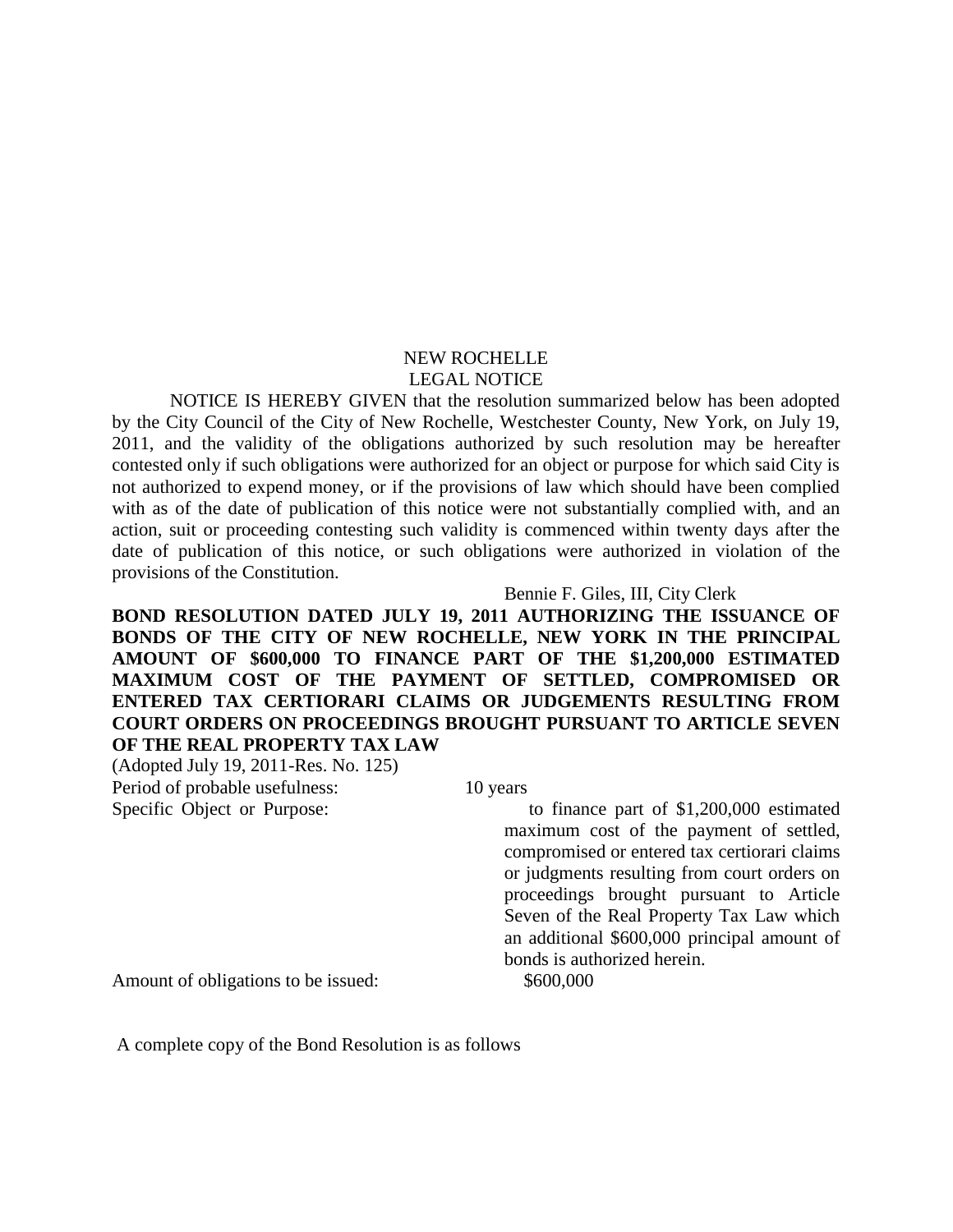Resolution No.125

BOND RESOLUTION DATED JULY 19, 2011 AUTHORIZING THE ISSUANCE OF ADDITIONAL BONDS OF THE CITY OF NEW ROCHELLE, NEW YORK IN THE AGGREGATE PRINCIPAL AMOUNT OF \$600,000 TO FINANCE PART OF THE \$1,200,000 ESTIMATED MAXIMUM COST OF THE PAYMENT OF SETTLED, COMPROMISED OR ENTERED TAX CERTIORARI CLAIMS OR JUDGMENTS RESULTING FROM COURT ORDERS ON PROCEEDINGS BROUGHT PURSUANT TO ARTICLE SEVEN OF THE REAL PROPERTY TAX LAW.

WHEREAS, the Council of the City of New Rochelle (the "Council" and the "City", respectively) has previously determined, by bond resolution dated January 19, 2010 authorizing the issuance of \$600,000 bonds, that it is in the public interest of the City to authorize the financing of the payment of settled, compromised or entered tax certiorari claims or judgments occurring during the fiscal year of the City ending December 31, 2010; and

WHEREAS, the real estate tax levy in the City's 2010 fiscal year is approximately \$48,577,645; and

WHEREAS, it now appears than an additional \$600,000 bonds should be authorized to finance the additional \$600,000 costs of such settled, compromised or entered tax certiorari claims or judgments occurring during the fiscal year of the City ending December 31, 2010; and

WHEREAS, the Council has not taken any action or adopted any local law which would require the effectiveness of this bond resolution to be subject to a permissive or mandatory referendum; now, therefore

BE IT RESOLVED by the Council of the City of New Rochelle, County of Westchester, State of New York, by affirmative vote of at least two-thirds of its members, as follows: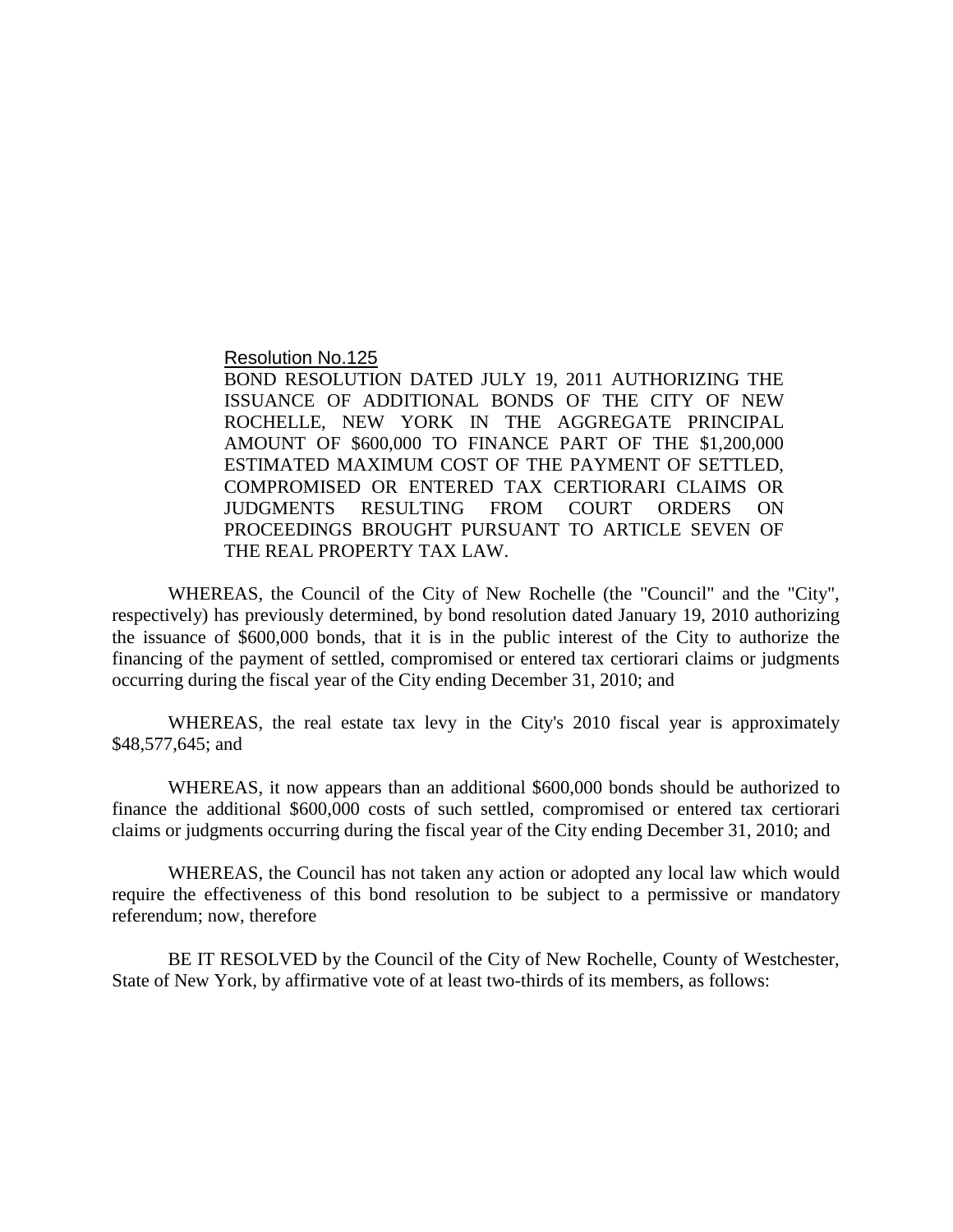Section 1. There are hereby authorized to be issued additional bonds of the City of New Rochelle, New York, in the aggregate principal amount of \$600,000, pursuant to the Local Finance Law, to finance the part of the \$1,200,000 estimated maximum cost of the payment of settled, compromised or entered tax certiorari claims or judgments resulting from court orders on proceedings brought pursuant to Article Seven of the Real Property Tax Law, paid or to be paid during the fiscal year ending December 31, 2010, which is a class of objects or purposes. The estimated maximum cost of \$1,200,000 is an increase of \$600,000 over the estimated maximum cost established in the bond resolution dated January 19, 2010, and the plan of finance consists of the bonds authorized hereby and the \$600,000 bonds authorized by said January 19, 2010 bond resolution.

Section 2. It is hereby determined that the payments of settled or compromised tax certiorari claims or judgments against the City paid or to be paid during the fiscal year of the City ending December 31, 2010 shall aggregate more than \$485,776.45, an amount which exceeds one percent of the portion of the real property tax levy of the City for said fiscal year levied for municipal purposes, and that, accordingly, the period of probable usefulness of such class of objects or purposes is ten (10) years pursuant to subdivision 33-a (b) of Section 11.00 of the Local Finance Law. Such bonds shall have a maximum maturity not to exceed ten (10) years, computed from the earlier of (a) the date of the first issue of such bonds or (b) the date of the first bond anticipation notes issued in anticipation of the issuance of such bonds. No proceeds of obligations authorized or issued under this bond resolution to finance the payment of claims or judgments settled or compromised against the City shall be expended unless the amount of any such claim or judgment has been finally determined as settled or compromised.

Section 3. The Council has determined and hereby states that (a) no money has heretofore been authorized to be applied to the payment of the costs of such class of objects or purposes; and (b) the Council plans to finance the costs of such class of objects or purposes from funds raised by the issuance of obligations authorized herein.

Section 4. Subject to the terms and conditions of this bond resolution and the Local Finance Law, and pursuant to the provisions of Sections 21.00, 30.00, 50.00 and 56.00 to 60.00, inclusive, of the Local Finance Law, the power to authorize bond anticipation notes in anticipation of the issuance of the bonds authorized by this bond resolution and the renewal of such bond anticipation notes and the power to prescribe the terms, form and contents of such bonds and such bond anticipation notes, including renewals thereof, including the power to issue bonds with substantially level or declining debt service, the power to issue variable rate bonds and to enter into ancillary contracts in connection therewith and the power to issue, sell and deliver such bonds and such bond anticipation notes, including renewals thereof, is hereby delegated to the Commissioner of Finance, as chief fiscal officer of the City. The Commissioner of Finance is hereby authorized to execute on behalf of the City all bonds issued pursuant to this bond resolution and all bond anticipation notes, including renewals thereof, issued in anticipation of the issuance of such bonds, and the City Clerk is hereby authorized to affix the seal of the City on all such bonds and all such bond anticipation notes, including renewals thereof, and to attest such seal. Such bonds if, as and when issued, shall be authenticated by the countersignature of a fiscal agent of the City or by the appropriate designated officer of the City pursuant to Section 70.00 of the Local Finance Law. The Commissioner of Finance is hereby authorized to contract with a fiscal agent for the City in connection with the issuance of the obligations authorized hereby, or, at the option of the Commissioner of Finance, may elect to act as fiscal agent. In the absence of the Commissioner of Finance, the Deputy Commissioner of Finance is hereby authorized to exercise the powers delegated to the Commissioner of Finance by this Resolution.